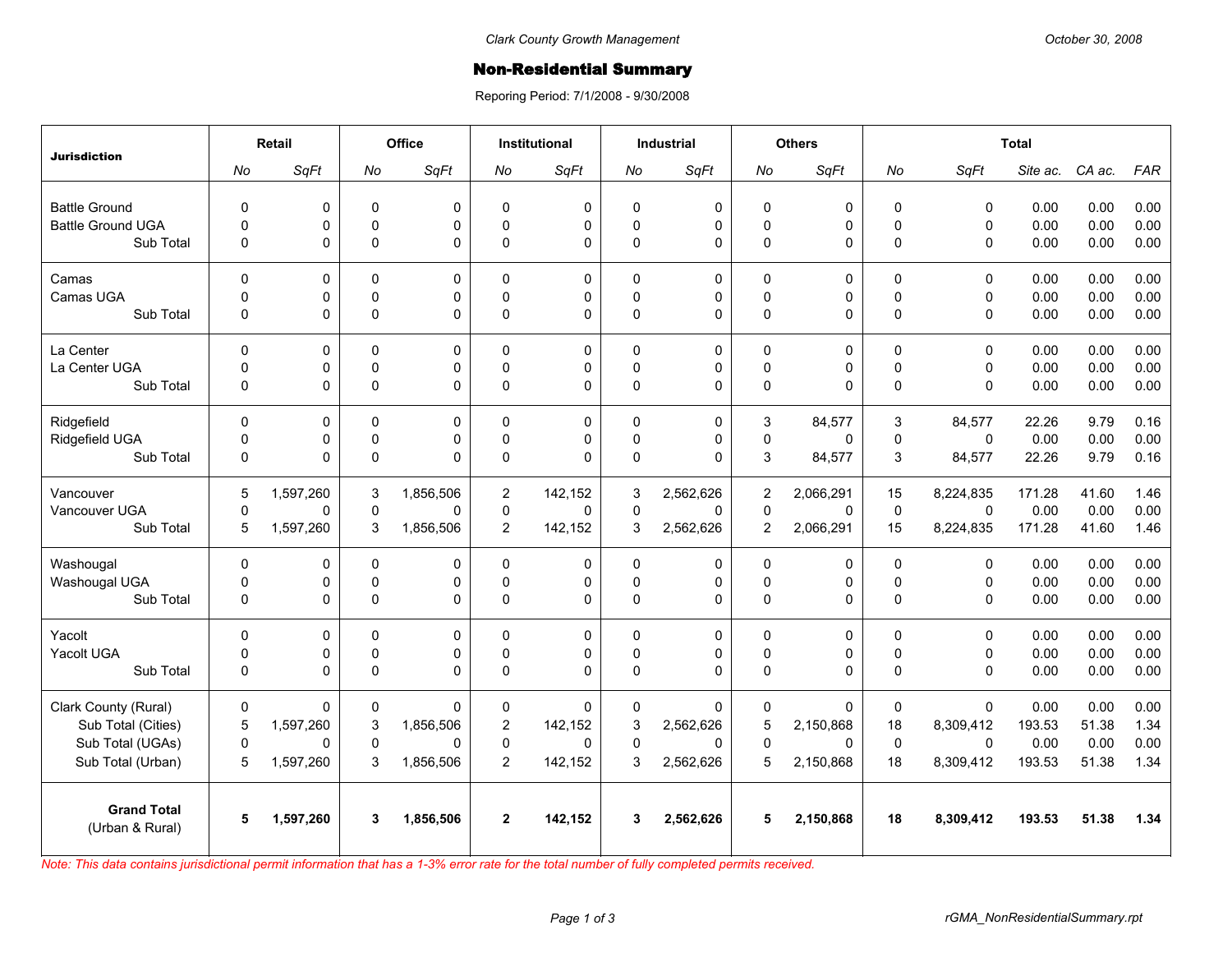



**Total UGA**